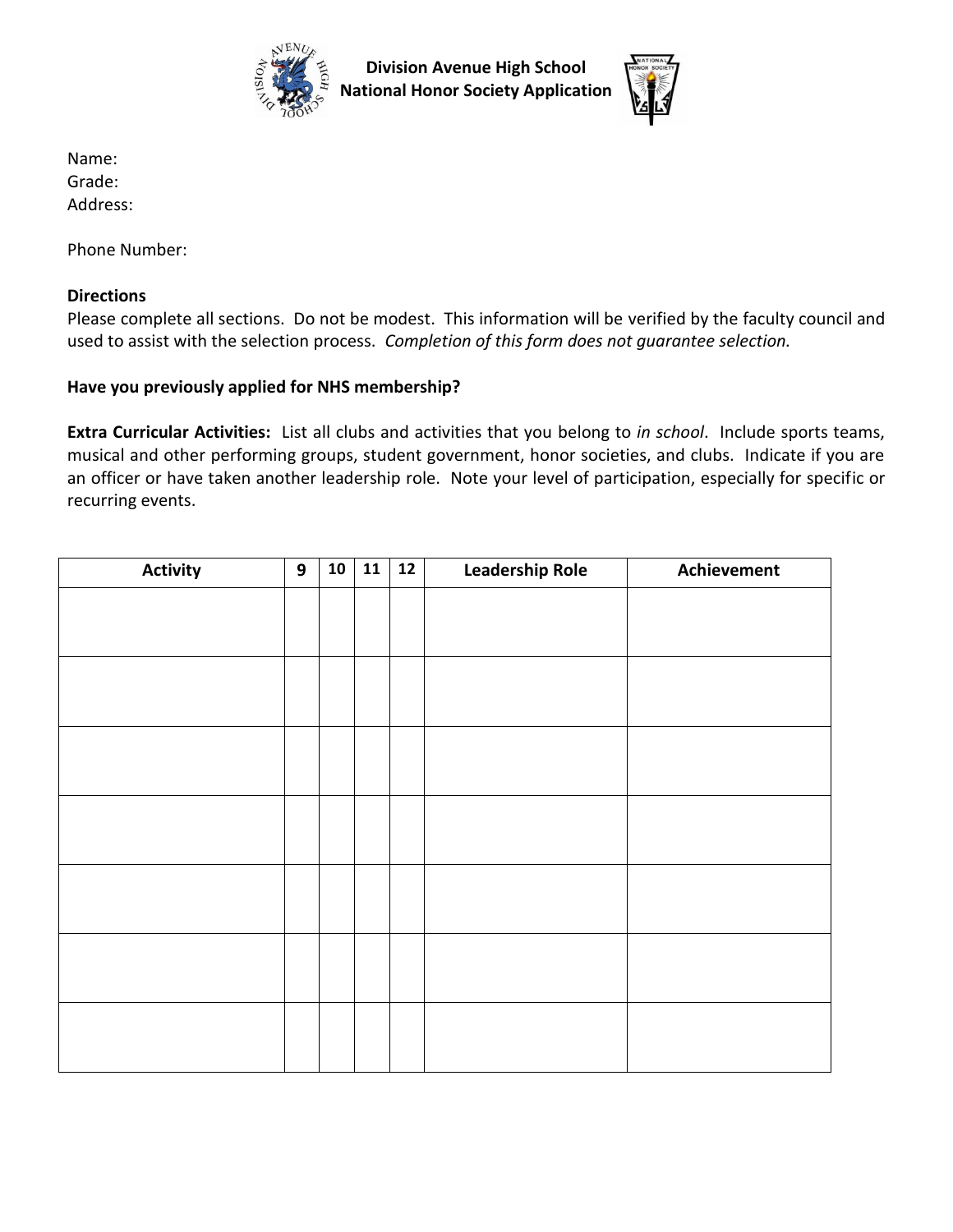**Community Activities:** List all organizations *outside of school* that you belong to, and for which years you have been an active participant. Include scouting, religious, athletic, performing groups, and service activities that are run by community, town, county, state, or local officials. Note the name and phone number of someone affiliated with the organization who can verify your participation.

| <b>Activity</b> | 9 | 10 <sup>1</sup> | 11 | 12 | Reference | <b>Phone/Email</b> |
|-----------------|---|-----------------|----|----|-----------|--------------------|
|                 |   |                 |    |    |           |                    |
|                 |   |                 |    |    |           |                    |
|                 |   |                 |    |    |           |                    |
|                 |   |                 |    |    |           |                    |
|                 |   |                 |    |    |           |                    |
|                 |   |                 |    |    |           |                    |
|                 |   |                 |    |    |           |                    |
|                 |   |                 |    |    |           |                    |
|                 |   |                 |    |    |           |                    |
|                 |   |                 |    |    |           |                    |
|                 |   |                 |    |    |           |                    |
|                 |   |                 |    |    |           |                    |

**Work Experience:** List all paid jobs outside of school, including family businesses, babysitting, tutoring, neighborhood cleanup, etc.

| Employer | 9 | 10 | 11 | 12 | <b>Job Description</b> | Reference |
|----------|---|----|----|----|------------------------|-----------|
|          |   |    |    |    |                        |           |
|          |   |    |    |    |                        |           |
|          |   |    |    |    |                        |           |
|          |   |    |    |    |                        |           |
|          |   |    |    |    |                        |           |
|          |   |    |    |    |                        |           |
|          |   |    |    |    |                        |           |
|          |   |    |    |    |                        |           |